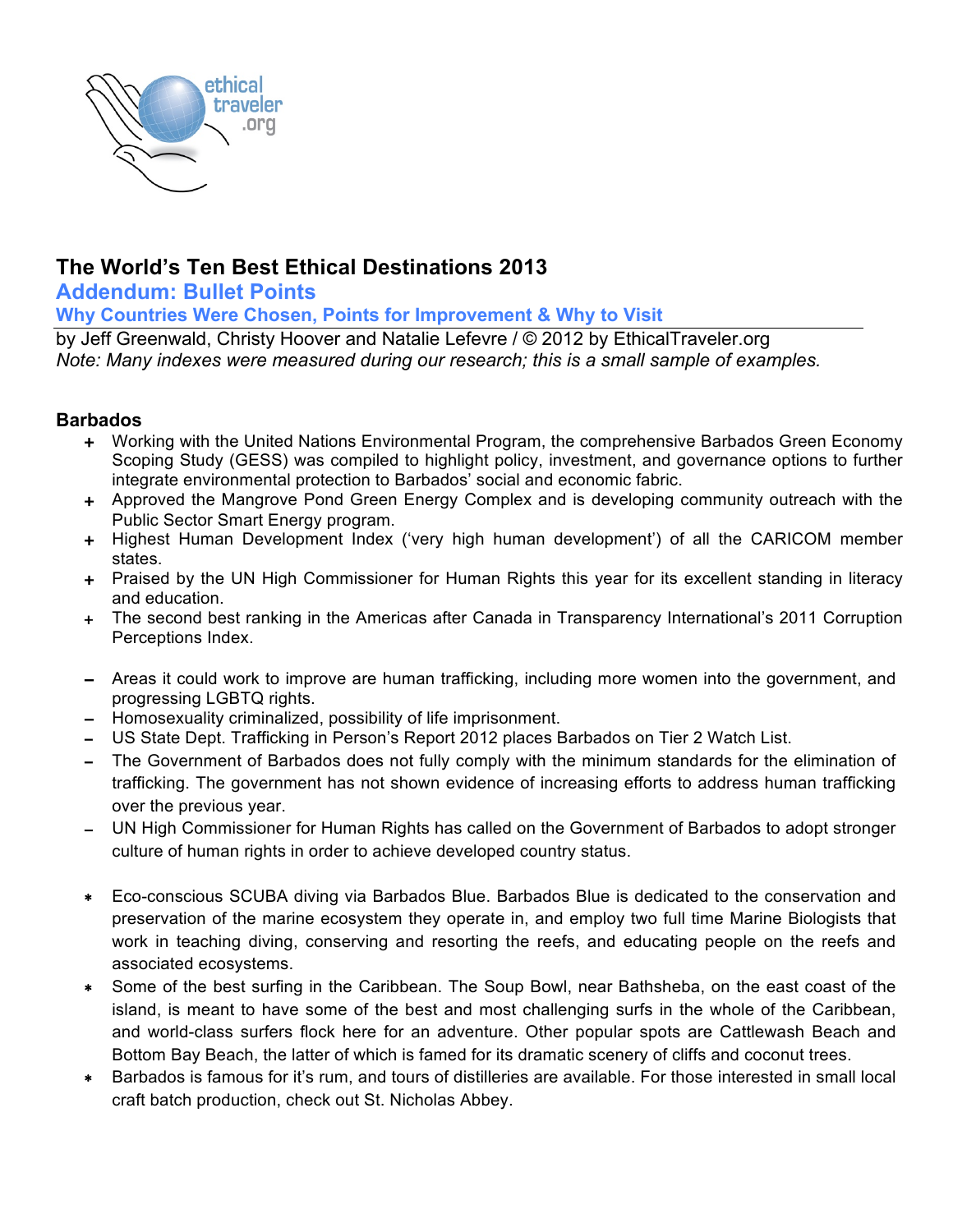#### **Cape Verde**

- + West Africa's highest standard of living.
- + No laws explicitly provide a basis for discrimination based on sexual orientation or gender identity.
- + Received the second-highest ranking for governance performance in the 2011 Ibrahim Index of African Governance.
- + Working towards 100 percent, then possibly 300 percent renewables.
- + A zero emissions concept for tourism is in the works, according to the gov't.
- − Rising tourism could pose a threat to Cape Verde's marine life. Important nesting site for loggerhead turtles and humpback whales.
- − Tourism remains mostly in the busy hubs, not reaching the poor areas who need the boost.
- − Propensity to import vs. buying/producing locally.
- Black sand beaches, bleached-white beaches, high cliffs and mountainous peaks and desert plains interrupted by volcanic cones. There is plenty to see and do: Diving, Hill Walking, Fishing, Windsurfing or just relaxing on the beach.
- ∗ Since Tourism is a relatively recent arrival, you can still sample the real culture of the islands from the more European (Sao Vicente) to the more African (Santiago). Cultural richness and geographic diversity abound.
- In the islands of Sao Nicolau, Santiago and Boa Vista there is a major focus on ecotourism. Monte Gordo National Park on the island of Sao Nicolau, near the main island of Sao Vincent, is part of the Protected Areas of Cape Verde Network.

#### **Costa Rica \***

- + Ranked #1 happiest country out of 151 countries by the Happy Planet Index (HDI) conducted by The New Economic Foundations.
- + Pres Chinchilla signed a ban on shark finning 10/10/12.
- + Congress provisionally approved a ban on hunting for sport (though not to indigenous groups for survival or to scientific research) as part of its Wildlife Conservation Law 10/2/12.
- + Dramatic decrease in crime rate this year due to an increased focus on citizen security.
- + The Costa Rican gov't stopped Diquis Dam project that would have flooded Terraba indigenous territory.
- − Increasing production of coffee has boosted economy, but has caused deforestation, erosion, and central river pollution.
- − Lawmaker Justo Orozco denounces homosexuality as a sin and reversible; then, in June, Human Rights Commission voted against passing a bill that would have guaranteed equal economic rights to LGBT citizens in Costa Rica. Led to Marcha de los Invisibles.
- − Police accused of discriminating against a gay club (Club Oh!) and so ordered by municipality to end abuses.
- − "Morning-after pill" still illegal in Costa Rica, despite attempts to legalize its sale in 2008.
- − Still doesn't comply with minimum protection against sex trafficking according to U.S. State **Department**
- − Received highest CPI (Corruption Perception Index) in Central America (4.8) but still extremely low.
- ∗ 20 natural parks, 8 biological reserves, and a series of protected areas that captivate ecotourism lovers.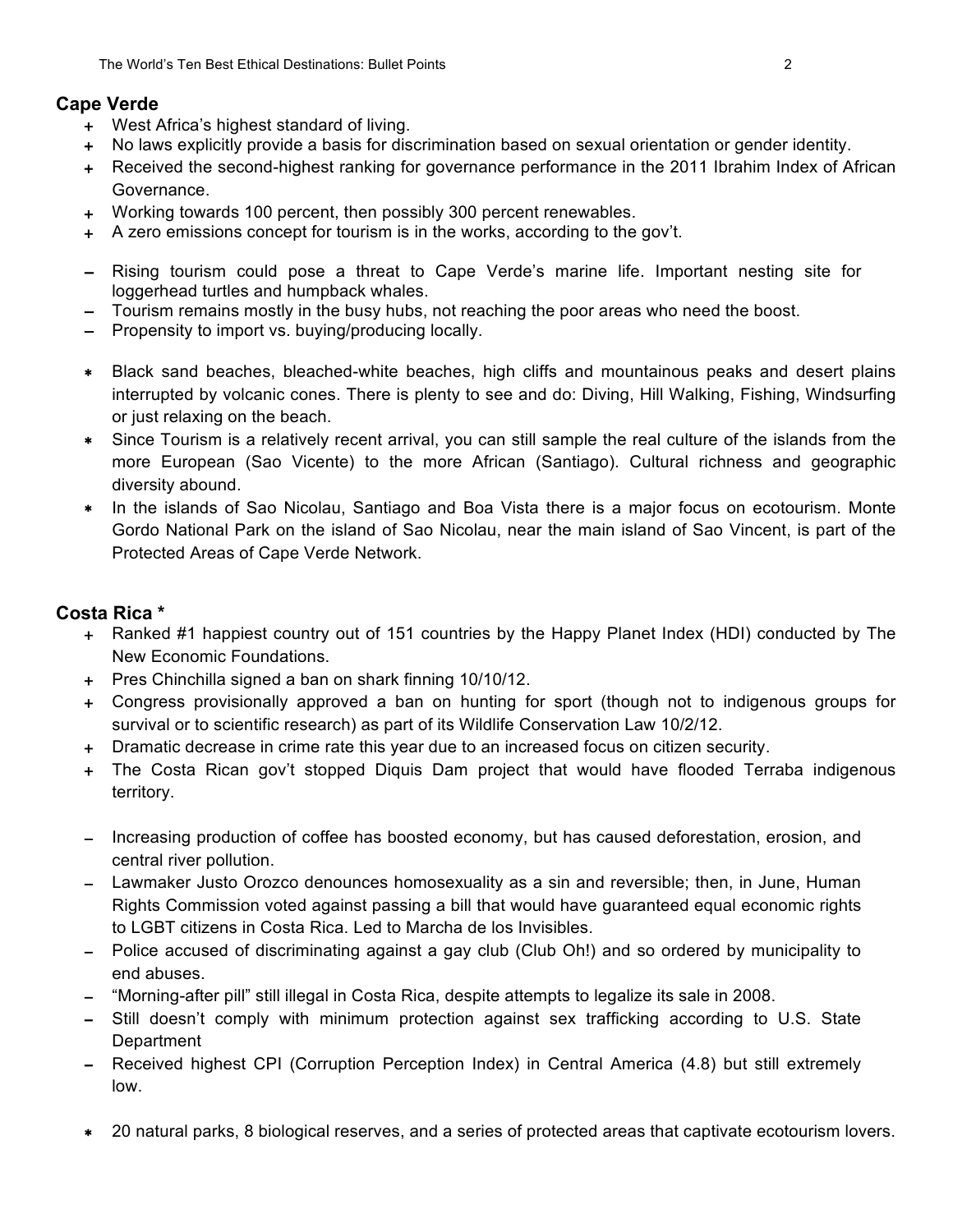- ∗ Includes horseback riding, hiking mountainous paths in the cloud forests, and guided bird-watching tours.
- ∗ Tortuguero National Park is especially famous for sea turtle nesting that takes place every year, and the natural canals that abound with protected species such as crocodiles, manatees, and otter

# **Ghana**

- + One of the more stable nations in the region, with a good record of power changing hands peacefully. Political rights and civil liberties are mostly respected, according to Freedom House.
- + Interim President Mahama is a respected historian, writer and communications specialist. Regarded as a champion of the underprivileged, he has a keen interest in environmental issues, particularly the problem of plastic pollution in Africa.
- + High degree of media freedom, the private press and broadcasters operate without significant restrictions.
- + Several important national parks; about 15% of Ghana's land area is under some form of protection.
- + Peaceful transition of power after President Mills died.
- − Human rights abuses against individuals suspected of same-sex relations continued.
- − People with mental disabilities suffer severe abuses in psychiatric institutions and spiritual healing centers in Ghana, according to Human Rights Watch.
- − Prisons are overcrowded and poorly resourced, according to Amnesty International.
- Thousands remain under threat of forced eviction, however none were actually evicted and President Mills publicly committed not to forcibly evict the people living in Old Fadama.
- ∗ A wealth of national parks worth visiting, including Kakum and Mole. Pioneer in the field of communitybased ecotourism.
- ∗ Vast array of wildlife including elephants and monkeys, marine turtles, crocodiles, hundreds of colorful bird and butterfly species. Monkey sanctuaries, butterfly and bird sanctuaries, etc.
- ∗ Stunning beaches and greatly varied landscapes.

# **Latvia \***

- + Human rights in Latvia are generally respected by the government, according to Freedom House and US Department of State.
- + Latvia is ranked above-average among the world's sovereign states in democracy, press freedom, privacy and human development.
- + On Nov 18, 2011, President Obama praised Latvia, saying "Today Latvia is a flourishing democracy and an inspiration to countries around the world."
- + Nearly all inland waters are pollution-free.
- + Most improved country on the Environmental Protection Index.
- Non-citizens, including stateless persons, historically suffered from limited or no access to a broad range of rights, according to UN and Council of Europe bodies.
- ∗ Virtually half of Latvia is unspoiled nature a safe haven to countless protected species. Very strong culture of ecotourism (including preservation of habitat and culture). Apart from marked private property, Latvia's forests, berries, mushrooms and hazelnuts are accessible to anyone.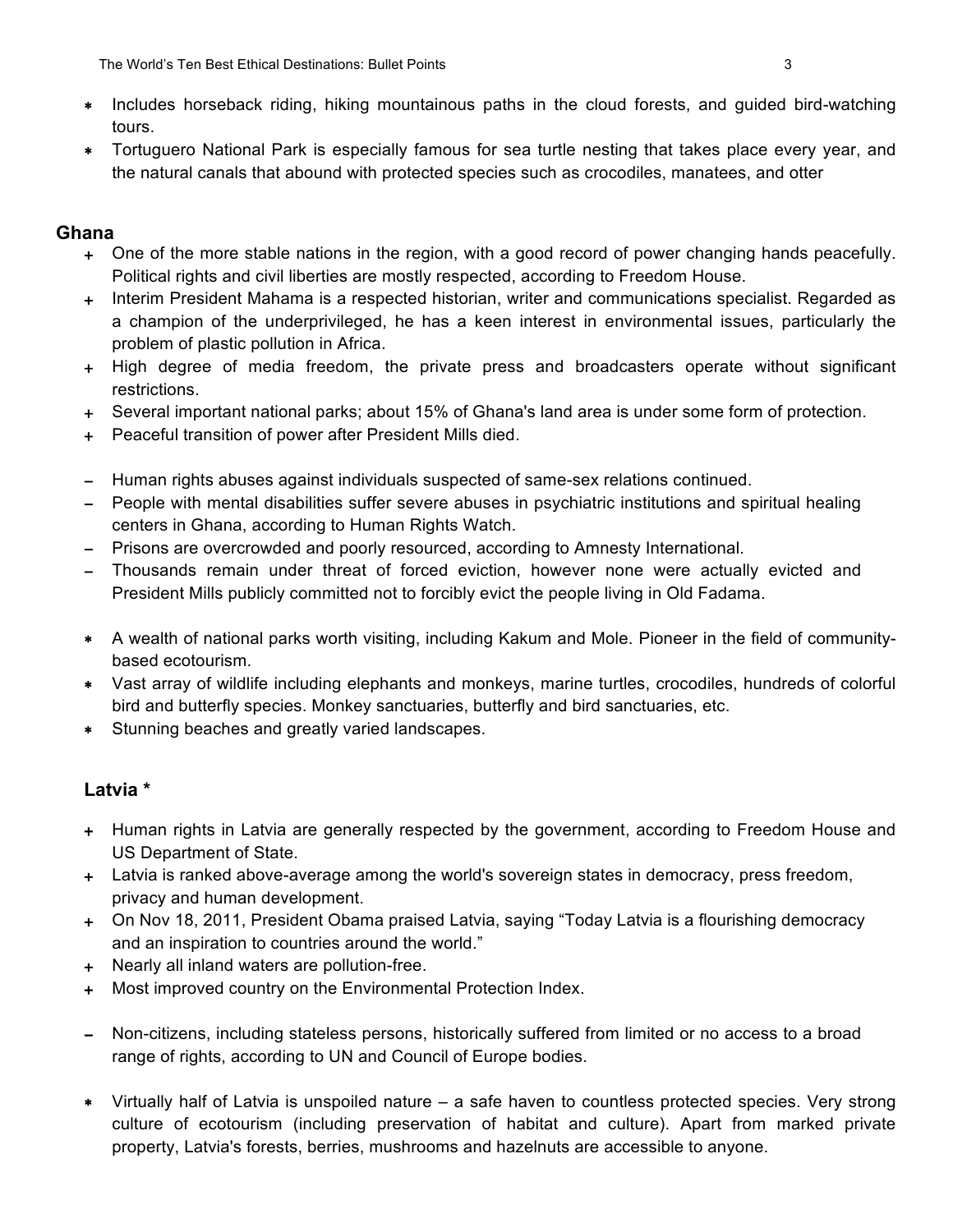- ∗ There are 4 state reserves, 3 national parks, 22 nature parks, 211 nature reserves, 6 protected landscape areas, and 1 biosphere reserve.
- ∗ Small harbors neglected or destroyed during the Soviet era have been revived and now support a thriving fishing culture, which tourists can participate in.

# **Lithuania \***

- + Lithuania is ahead of Latvia, Poland, Russia and Ukraine in terms of business environment and opportunities, according to a Swedish study.
- + Many examples of environmental proactivity, such as water protection measures in the Neman River Basin.
- + Kaunas, Lithuania entered as candidate for European Green Capital 2015 on the basis of 12 indicators covering climate change and energy performance, sustainable local transport, air quality and noise levels, green urban areas and sustainable land use, nature and biodiversity promotion, waste management, water consumption and waste water treatment, eco-innovation and sustainable employment, and the environmental management practice of the local authority.
- + In Oct. of 2012, the Energy Security Centre of Lithuania was awarded the status of NATO Centre of Excellence for efforts in energy security and identification of alternative energy sources.
- + Strong culture of historical preservation and preservation of natural resources.
- − Still experiencing some issues with human and drug trafficking.
- − Greenhouse emissions increased in Lithuania by 3% 2011-2012.
- ∗ The Zarasai Region named one of the European Destinations of Excellence (EDEN).
- ∗ Countless, diverse tourism opportunities.

#### **Mauritius \***

−

- + Mauritius's economy is the 8th freest in the Heritage Foundation Economic Freedom 2012 Index.
- + One of Africa's highest per capita incomes. Literacy and life expectancy levels continue to rise. Laudable healthcare program.
- + Regular free elections.
- + Excellent human rights record.
- + In the past year, the Government of Mauritius has put a strong emphasis on greening the economy and implementing various sustainable development programs such as improving energy efficiency, increasing the share of renewable energy, alleviating poverty and creating various social programs.
- Domestic violence regarding women continues to be a prominent issue and unfortunately it seems little progress has been made in establishing gender equality.
- − Mauritius has not yet met the recommendations of the 2005 SADC Declaration in regards to the 30% quota of women in different structures of power in government positions.
- − The HIV/AID rate is 1.7%. While significantly lower than other African countries, when compared to countries like Germany with a rate far below 0.1%, Mauritius' infection rate must be seen as way too high.
- − Rate of diabetes is one of the highest in the world.
- − According to the Bureau of Democracy, Human Rights and Labor, Country Report on Human Rights Practices for 2011, other reported human rights problems included security force abuse of suspects and detainees, prison overcrowding, official corruption, abuse and sexual exploitation of children,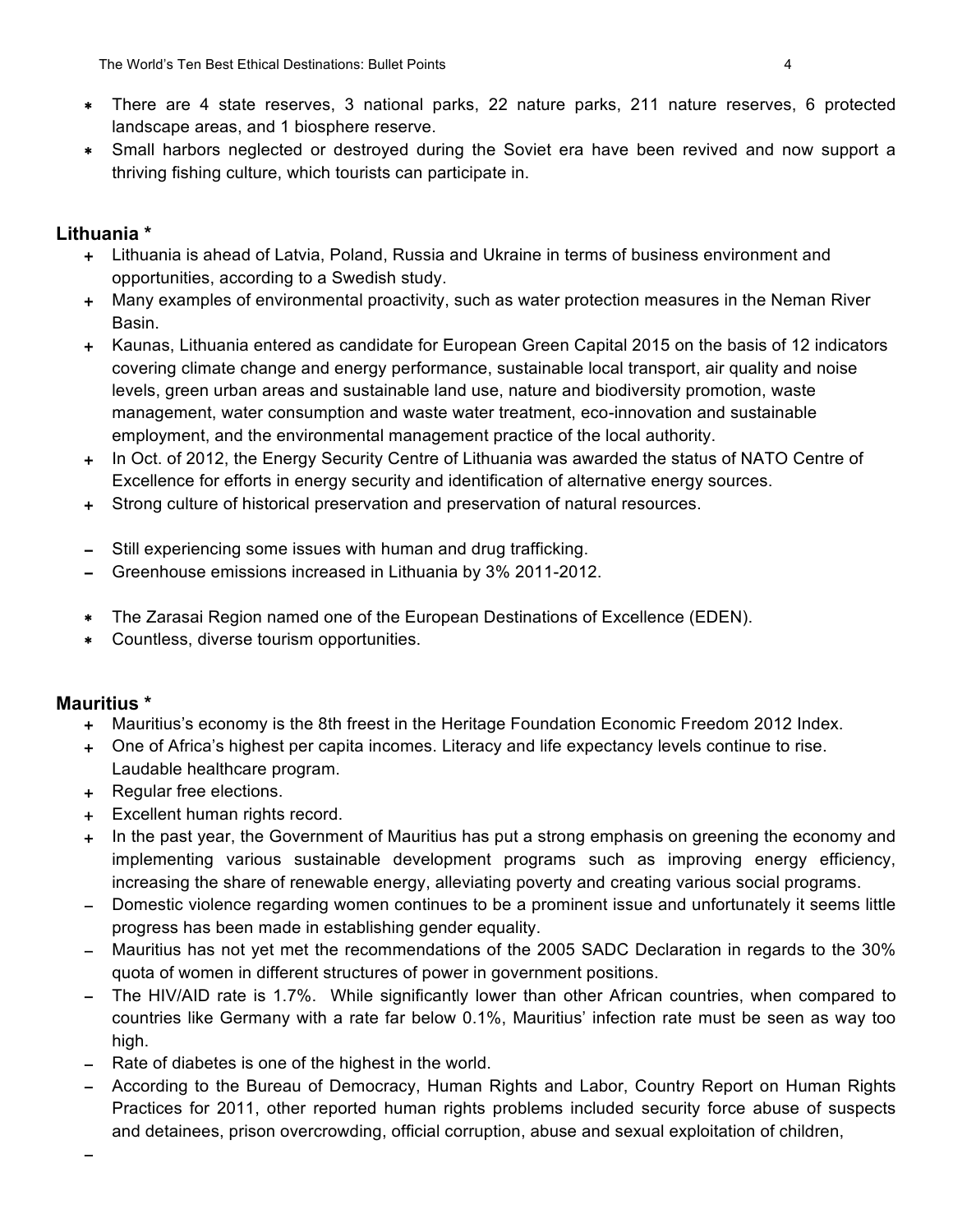discrimination against persons living with AIDS/HIV, discrimination and abuse based on sexual orientation, restrictions on labor rights, antiunion discriminations, and child labor.

- ∗ Mountain climbing or explore nature through forests, plants or endemic flowers. Enjoy the spectacular beauty of waterfalls or live an exciting adventure by going down the waterfalls.
- ∗ Take breathtaking views on foot, on bike or kayak; or go trekking through fields, rivers and forests on all terrain quad bikes and discover the magnificent views of the south-eastern coastal regions.

#### **Palau \***

- + The country is a vanguard in its conservation efforts through the Green Energy Micronesia Initiative (which includes such initiatives as creating of the world's first shark sanctuary and leading the Organization of Tuna Exporting Countries).
- + Palau has an excellent human rights record, a high Human Development Index (ranked 49 in the world and higher than the average for East Asia and the Pacific and the world as a whole).
- + Tourism funds in the form of an airport fee channeled towards conservation projects.
- + Innovative tourism product development e.g. shark diving has substantial economic and environmental benefits.
- − Plans to drill for oil for greater economic stability are in motion. Long-term implications remain to be seen.
- − Issues such as overfishing, dredging of coral reefs, and inadequate waste disposal continue to pose an environmental threat, but evidence suggests that steps are being taken in the right direction.
- − Substantial decline in sea cucumber densities in Ngardmau State (cause: overharvesting).
- ∗ UNESCO names the Rock Islands Southern Lagoon as one of the new wonders of the world in 2012 Travel & Leisure, 2012
- ∗ Palau is home to 4 TripAdvisor 2012 Certificate of Excellence recipients (Palau Royal Resort, Fish n' Fins, Palau Pacific Resort & Sam's Tours).

#### **Samoa**

- + Samoa's constitution prohibits discrimination based on race, gender, disability, language, or social status.
- + Samoa is strong on environmental policies. This stems from the traditional Samoan concept of va tapuia, which signifies the sacred relationship amongst all things, including people and the environment.
- + The government has proactively sought protection of the environment through the designation of national parks and improved management of the coast, both done in consultation with local communities. The government has been very vocal in its support of finding solutions to climate change impacts.
- + One of the first to sign the Kyoto Protocol.
- − Domestic violence remains a problem and women traditionally have a subordinate role in society, this is changing slowly with the help of the government, church and local NGOs.
- − Spousal rape is not illegal.
- Same-sex sexual acts are illegal, but few incidents of LGBT discrimination.
- − Poor prison conditions, domestic violence against women, abuse of children, and discrimination against women and non-Matai (according to U.S. Department of State).